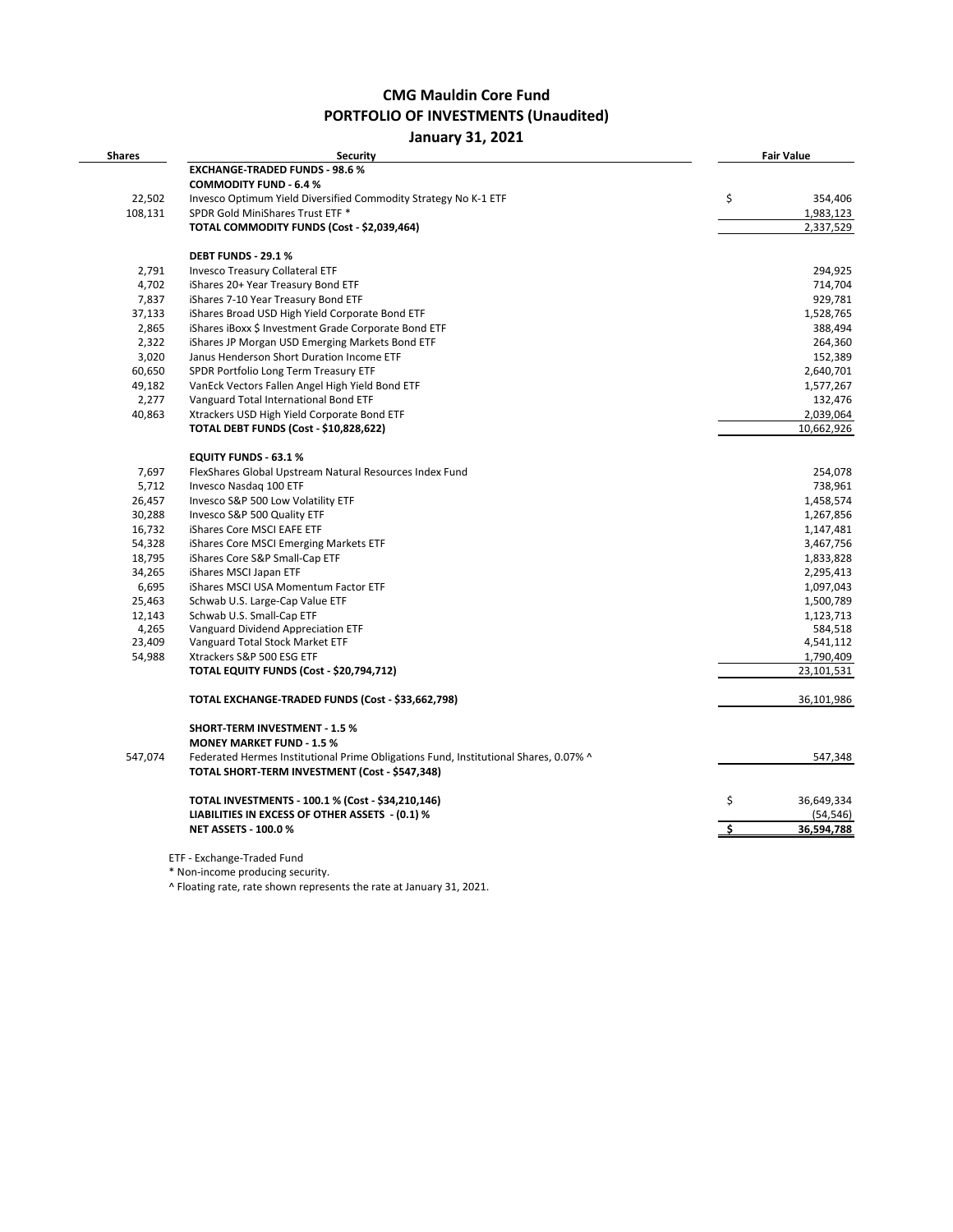## **CMG Tactical Bond Fund PORTFOLIO OF INVESTMENTS (Unaudited)**

## **January 31, 2021**

| <b>Shares</b> | <b>Security</b>                                                                      | <b>Fair Value</b> |
|---------------|--------------------------------------------------------------------------------------|-------------------|
|               | <b>EXCHANGE-TRADED FUNDS - 97.8 %</b>                                                |                   |
|               | <b>DEBT FUNDS - 97.8 %</b>                                                           |                   |
| 607,779       | BlackRock High Yield Bond Portfolio                                                  | \$<br>4,716,367   |
| 114,805       | iShares Broad USD High Yield Corporate Bond ETF                                      | 4,726,522         |
| 147,352       | VanEck Vectors Fallen Angel High Yield Bond ETF                                      | 4,725,578         |
| 94,542        | Xtrackers USD High Yield Corporate Bond ETF                                          | 4,717,646         |
|               | TOTAL EXCHANGE-TRADED FUNDS (Cost - \$18,279,268)                                    | 18,886,113        |
|               | <b>SHORT-TERM INVESTMENT - 2.3 %</b>                                                 |                   |
|               | <b>MONEY MARKET FUND - 2.3 %</b>                                                     |                   |
| 446,849       | Federated Hermes Institutional Prime Obligations Fund, Institutional Shares, 0.07% ^ | 447,072           |
|               | TOTAL SHORT-TERM INVESTMENT (Cost - \$447,072)                                       |                   |
|               | TOTAL INVESTMENTS - 100.1 % (Cost - \$18,726,340)                                    | \$<br>19,333,185  |
|               | LIABILITIES IN EXCESS OF OTHER ASSETS - (0.1) %                                      | (21, 835)         |
|               | <b>NET ASSETS - 100.0 %</b>                                                          | 19,311,350        |

ETF - Exchange-Traded Fund

^ Floating rate, rate shown represents the rate at January 31, 2021.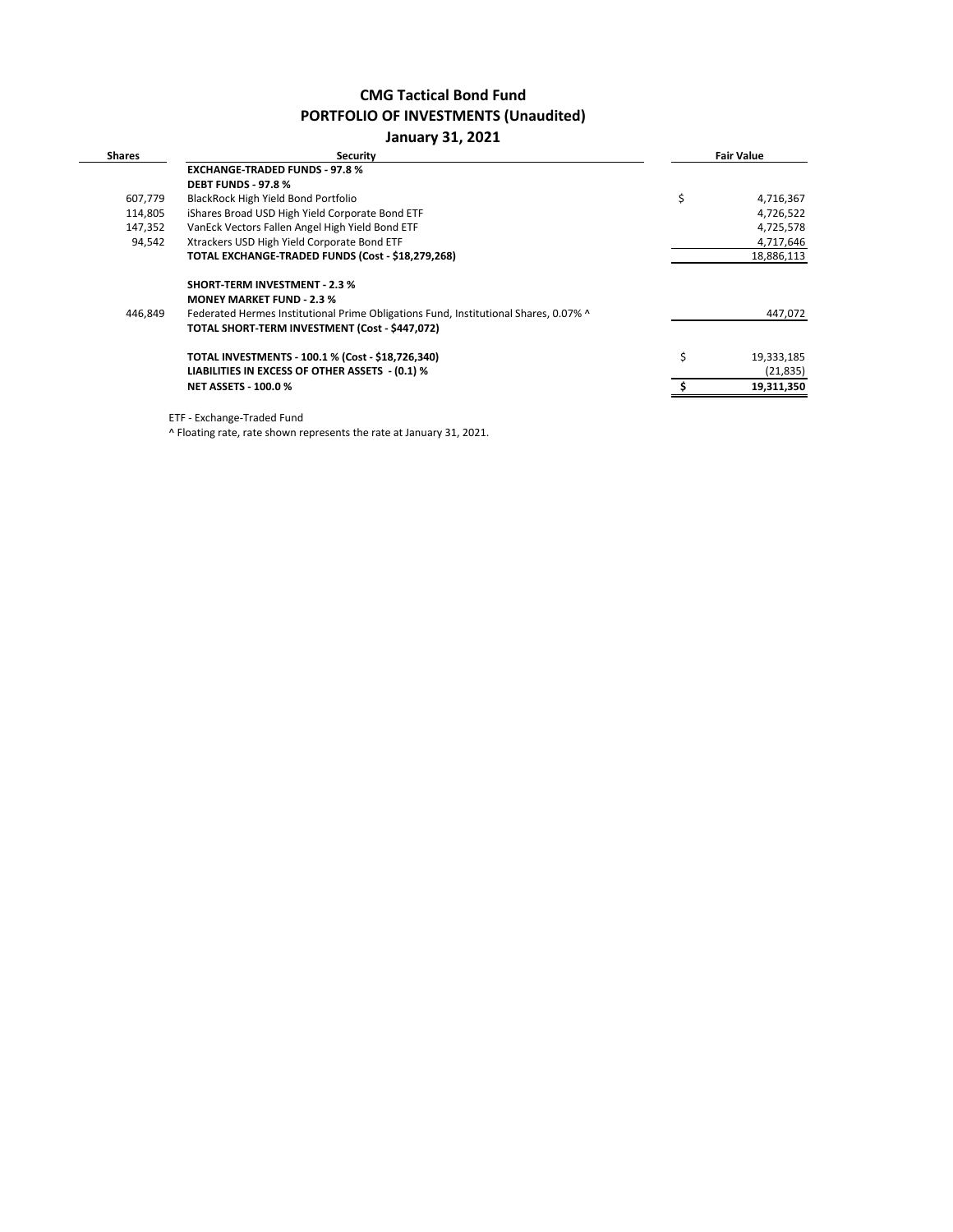# **CMG Tactical All Asset Strategy Fund PORTFOLIO OF INVESTMENTS (Unaudited)**

**January 31, 2021**

| <b>Shares</b> | <b>Security</b>                                                                      | <b>Fair Value</b> |
|---------------|--------------------------------------------------------------------------------------|-------------------|
|               | <b>EXCHANGE-TRADED FUNDS - 98.6 %</b>                                                |                   |
|               | <b>COMMODITY FUND - 9.1 %</b>                                                        |                   |
| 30,803        | SPDR Gold MiniShares Trust ETF *                                                     | \$<br>564,927     |
|               | TOTAL COMMODITY FUND (Cost - \$553,230)                                              |                   |
|               | <b>DEBT FUNDS - 19.1%</b>                                                            |                   |
| 7,172         | SPDR Bloomberg Barclays, Convertible Securities                                      | 606,679           |
| 10,032        | Vanguard Total International Bond ETF                                                | 583,662           |
|               | <b>TOTAL DEBT FUNDS (Cost - \$1,213,131)</b>                                         | 1,190,341         |
|               | <b>EQUITY FUNDS - 70.4 %</b>                                                         |                   |
| 1,848         | Invesco QQQ Trust Series 1                                                           | 581,307           |
| 6,635         | iShares Core S&P Small-Cap ETF                                                       | 647,377           |
| 11,224        | iShares MSCI Emerging Markets ETF                                                    | 598,352           |
| 2,958         | iShares Russell 2000 ETF                                                             | 608,046           |
| 1,582         | SPDR S&P 500 ETF Trust                                                               | 585,451           |
| 8,412         | SPDR S&P Retail ETF                                                                  | 740,340           |
| 3,208         | Vanguard Total Stock Market ETF                                                      | 622,320           |
|               | TOTAL EQUITY FUNDS (Cost - \$3,949,481)                                              | 4,383,193         |
|               | TOTAL EXCHANGE-TRADED FUNDS (Cost - \$5,715,842)                                     | 6,138,461         |
|               | <b>SHORT-TERM INVESTMENT - 1.4 %</b>                                                 |                   |
|               | <b>MONEY MARKET FUND - 1.4 %</b>                                                     |                   |
| 89,912        | Federated Hermes Institutional Prime Obligations Fund, Institutional Shares, 0.07% ^ | 89,957            |
|               | TOTAL SHORT-TERM INVESTMENT (Cost - \$89,957)                                        |                   |
|               | TOTAL INVESTMENTS - 100.0 % (Cost - \$5,805,799)                                     | \$<br>6,228,418   |
|               | LIABILITIES IN EXCESS OF OTHER ASSETS - (0.0) %                                      | (2,530)           |
|               | <b>NET ASSETS - 100.0 %</b>                                                          | 6,225,888         |
|               | ETF - Exchange-Traded Fund                                                           |                   |
|               | $*$ Non income producing coourity                                                    |                   |

\* Non-income producing security.

^ Floating rate, rate shown represents the rate at January 31, 2021.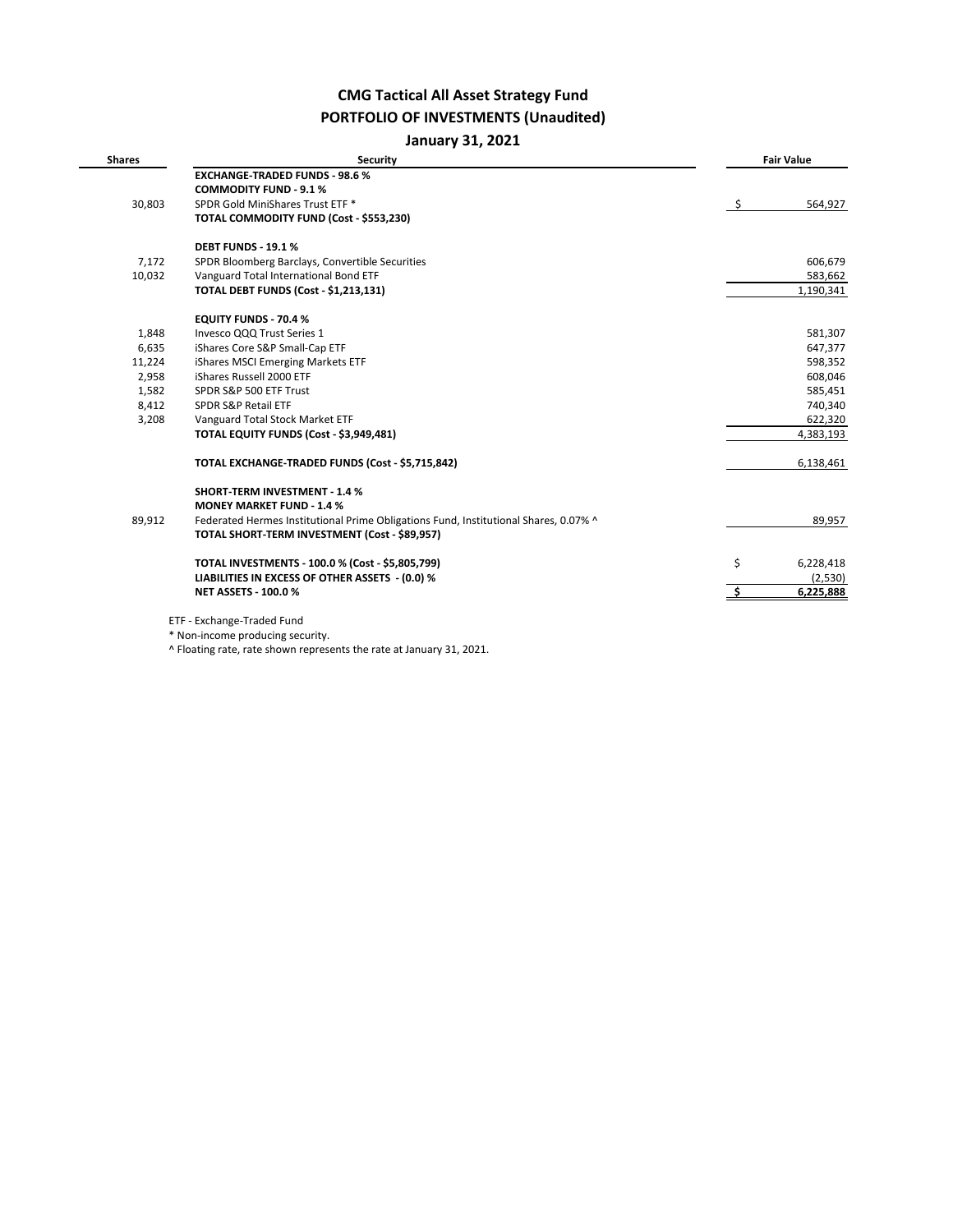### **CMG Funds PORTFOLIO OF INVESTMENTS (Unaudited)**

### **January 31, 2021**

The following is a summary of significant accounting policies followed by the Funds. These policies are in conformity with accounting principles generally accepted in the United States of America ("GAAP"). The Funds are investment companies and accordingly follow the investment company accounting and reporting guidance of the Financial Accounting Standards Board (FASB) Accounting Standard Codification Topic 946 "Financial Services Investment Companies".

*Security Valuation* – Securities listed on an exchange are valued at the last reported sale price at the close of the regular trading session of the primary exchange on the business day the value is being determined, or in the case of securities listed on NASDAQ at the NASDAQ Official Closing Price ("NOCP"). In the absence of a sale such securities shall be valued at the mean between the current bid and ask prices on the day of valuation. Futures and future options are valued at the final settled price or, in the absence of a settled price, at the last sale price on the day of valuation. Options contracts listed on a securities exchange or board of trade for which market quotations are readily available shall be valued at the last quoted sales price or, in the absence of a sale, at the mean between the current bid and ask prices on the day of valuation.The independent pricing service does not distinguish between smaller-sized bond positions known as "odd lots" and larger institutional-sized bond positions known as "round lots". The Fund may fair value a particular bond if the adviser does not believe that the round lot value provided by the independent pricing service reflects fair value of the Fund's holding. Short‐term debt obligations having 60 days or less remaining until maturity, at time of purchase, may be valued at amortized cost.

A Fund may hold securities, such as private investments, interests in commodity pools, other non-traded securities or temporarily illiquid securities, for which market quotations are not readily available or are determined to be unreliable. These securities will be valued at their fair market value as determined using the "fair value" procedures approved by the Board of Trustees ("Board"). The Board has delegated execution of these procedures to a fair value committee composed of one or more representatives from each of the (i) Trust, (ii) administrator, and (iii) adviser and/or sub-adviser. The committee may also enlist third party consultants such as a valuation specialist at a public accounting firm, valuation consultant, or financial officer of a security issuer on an as-needed basis to assist in determining a security-specific fair value. The Board has also engaged a third party valuation firm to attend valuation meetings held by the Trust, review minutes of such meetings and report to the Board on a quarterly basis. The Board reviews and ratifies the execution of this process and the resultant fair value prices at least quarterly to assure the process produces reliable

Fair Valuation Process - As noted above, the fair value committee is composed of one or more representatives from each of the (i) Trust, (ii) administrator, and (iii) adviser and/or sub-adviser. The applicable investments are valued collectively via inputs from each of these groups. For example, fair value determinations are required for the following securities: (i) securities for which market quotations are insufficient or not readily available on a particular business day (including securities for which there is a short and temporary lapse in the provision of a price by the regular pricing source), (ii) securities for which, in the judgment of the adviser or sub-adviser, the prices or values available do not represent the fair value of the instrument. Factors which may cause the adviser or sub-adviser to make such a judgment include, but are not limited to, the following: only a bid price or an asked price is available; the spread between bid and asked prices is substantial; the frequency of sales; the thinness of the market; the size of reported trades; and actions of the securities markets, such as the suspension or limitation of trading; (iii) securities determined to be illiquid; (iv) securities with respect to which an event that will affect the value thereof has occurred (a "significant event") since the closing prices were established on the principal exchange on which they are traded, but prior to a Fund's calculation of its net asset value. Specifically, interests in commodity pools or managed futures pools are valued on a daily basis by reference to the closing market prices of each futures contract or other asset held by a pool, as adjusted for pool expenses. Restricted or illiquid securities, such as private investments or non-traded securities are valued via inputs from the adviser or sub-adviser based upon the current bid for the security from two or more independent dealers or other parties reasonably familiar with the facts and circumstances of the security (who should take into consideration all relevant factors as may be appropriate under the circumstances). If the adviser or sub-adviser is unable to obtain a current bid from such independent dealers or other independent parties, the fair value committe shall determine the fair value of such security using the following factors: (i) the type of security; (ii) the cost at date of purchase; (iii) the size and nature of the Fund's holdings; (iv) the discount from market value of unrestricted securities of the same class at the time of purchase and subsequent thereto; (v) information as to any transactions or offers with respect to the security; (vi) the nature and duration of restrictions on disposition of the security and the existence of any registration rights; (vii) how the yield of the security compares to similar securities of companies of similar or equal creditworthiness; (viii) the level of recent trades of similar or comparable securities; (ix) the liquidity characteristics of the security; (x) current market conditions; and (xi) the market value of any securities into which the security is convertible or exchangeable.

*Valuation of Fund of Funds* - The Funds may invest in portfolios of open-end or closed-end investment companies (the "Underlying Funds"). The Underlying Funds value securities in their portfolios for which market quotations are readily available at their fair values (generally the last reported sale price) and all other securities and assets at their fair value using the methods established by the boards of directors of the Underlying Funds.

Open-end investments companies are valued at their respective net asset values as reported by such investment companies. The shares of many closed-end investment companies, after their initial public offering, frequently trade at a price per share, which is different than the net asset value per share. The difference represents a market premium or market discount of such shares. There can be no assurances that the market discount or market premium on shares of any closed-end investment company purchased by the Funds will not change.

The Funds utilize various methods to measure the fair value of its investments on a recurring basis. GAAP establishes a hierarchy that prioritized inputs to valuation methods. The three levels of input are:

Level 1 – Unadjusted quoted prices in active markets for identical assets and liabilities that the Fund has the ability to access.

Level 2 – Observable inputs other than quoted prices included in level 1 that are observable for the asset or liability, either directly or indirectly. These inputs may include quoted prices for the identical instrument on an inactive market, prices for similar instruments, interest rates, prepayment speeds, credit risk, yield curves, default rates and similar data.

Level 3 - Unobservable inputs for the asset or liability, to the extent relevant observable inputs are not available, representing the Fund's own assumptions about the assumptions a market participant would use in valuing the asset or liability, and would be based on the best information available.

The availability of observable inputs can vary from security to security and is affected by a wide variety of factors, including, for example, the type of security, whether the security is new and not yet established in the marketplace, the liquidity of markets, and other characteristics particular to the security. To the extent that valuation is based on models or inputs that are less observable or unobservable in the market, the determination of fair value requires more judgment. Accordingly, the degree of judgment exercised in determining fair value is greatest for instruments categorized in Level 3.

The inputs used to measure fair value may fall into different levels of the fair value hierarchy. In such cases, for disclosure purposes, the level in the fair value hierarchy within which the fair value measurement falls in its entirety, is determined based on the lowest level input that is significant to the fair value measurement in its entirety.